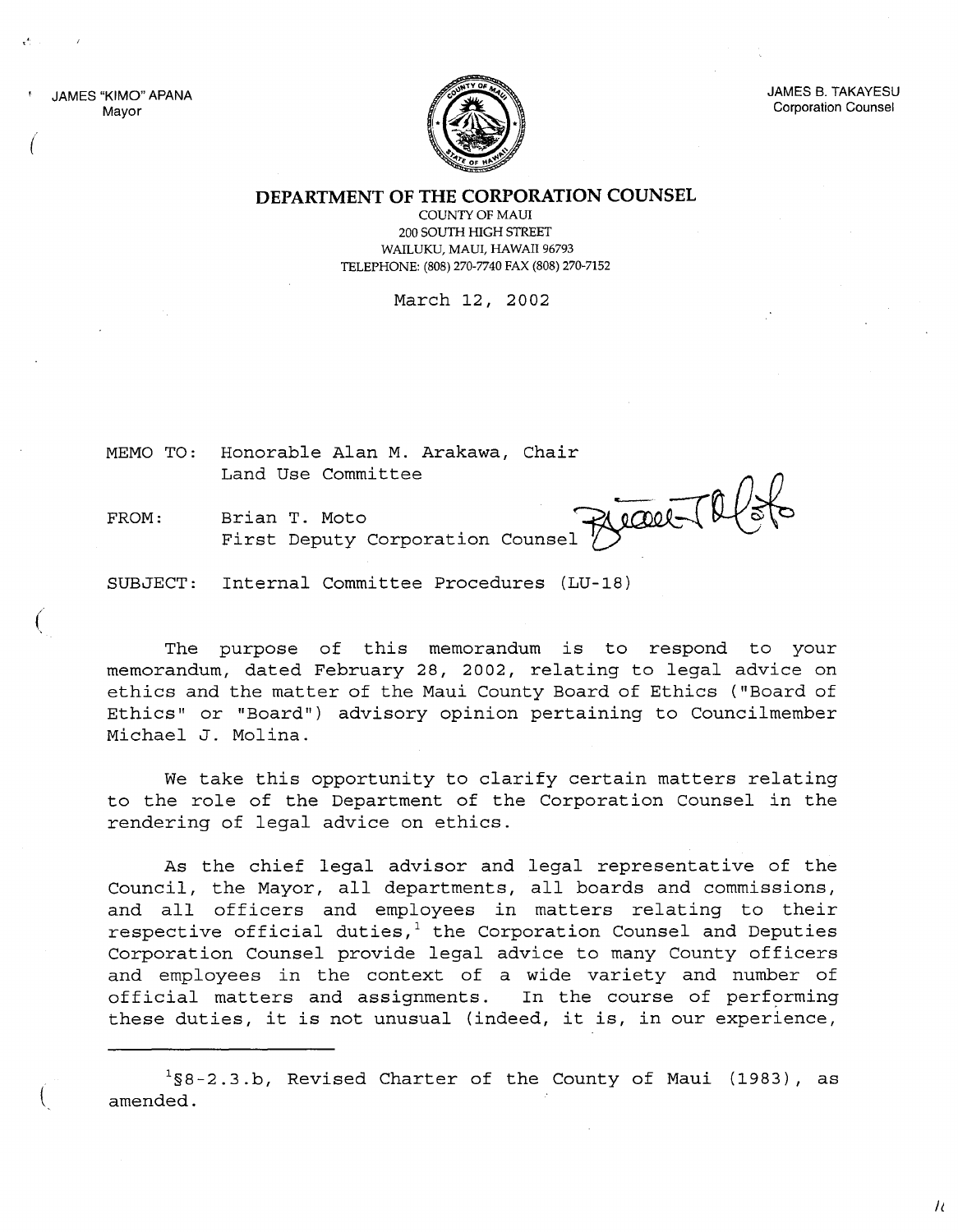Honorable Alan M. Arakawa, Chair Land Use Committee March 12, 2002 Page 2

(

(

(

inevitable) that, from time to time, the Corporation Counsel or Deputies Corporation Counsel will be asked for advice or information relating either to the substantive or procedural law of ethics, or both.

Requests for advice arise in a range of circumstances and may pertain to conflicts of interests, among other subjects. In many cases, though not all, the request is informal and poses <sup>a</sup> relatively simple set of facts and legal questions. In many cases, the request may be impromptu and in the context of an ongoing discussion in <sup>a</sup> public meeting. It is not unusual for the person or persons making the request, and the circumstances of the moment, to indicate that what is desired and appropriate is an immediate and brief answer. These types of requests may require that we simply show the person a copy of the Charter's Code of Ethics to inform them of certain provisions.

When presented with a request for advice on ethics, and as a service to County officers and employees, our Department's attorneys endeavor to respond as best they can, based upon the relevant and material facts provided and the substantive and procedural law of ethics extant to date. On occasion, the attorney present may decline to answer <sup>a</sup> request, especially if the facts or legal issues posed are complicated, uncertain, unusual, or novel. In such circumstances, our Department normally recommends that the person or persons submit the matter to the Board of Ethics in the form of a request for an advisory opinion. When appropriate, we may also inform the person of previous Board opinions that raise similar sets of facts and issues. Although such opinions are "fact specific" and are intended to guide primarily the conduct of the person who is the subject of the opinion, the Board's opinions serve as a useful and important record of the rationale employed by the Board in its decisions. Such opinions also help to indicate how the Board may analyze and decide similar ethical issues that may be presented to it in the future.

When our Department responds to a request for legal advice on ethics, the response is not intended to supplant the recourse that all County officers and employees have to seek and obtain advice,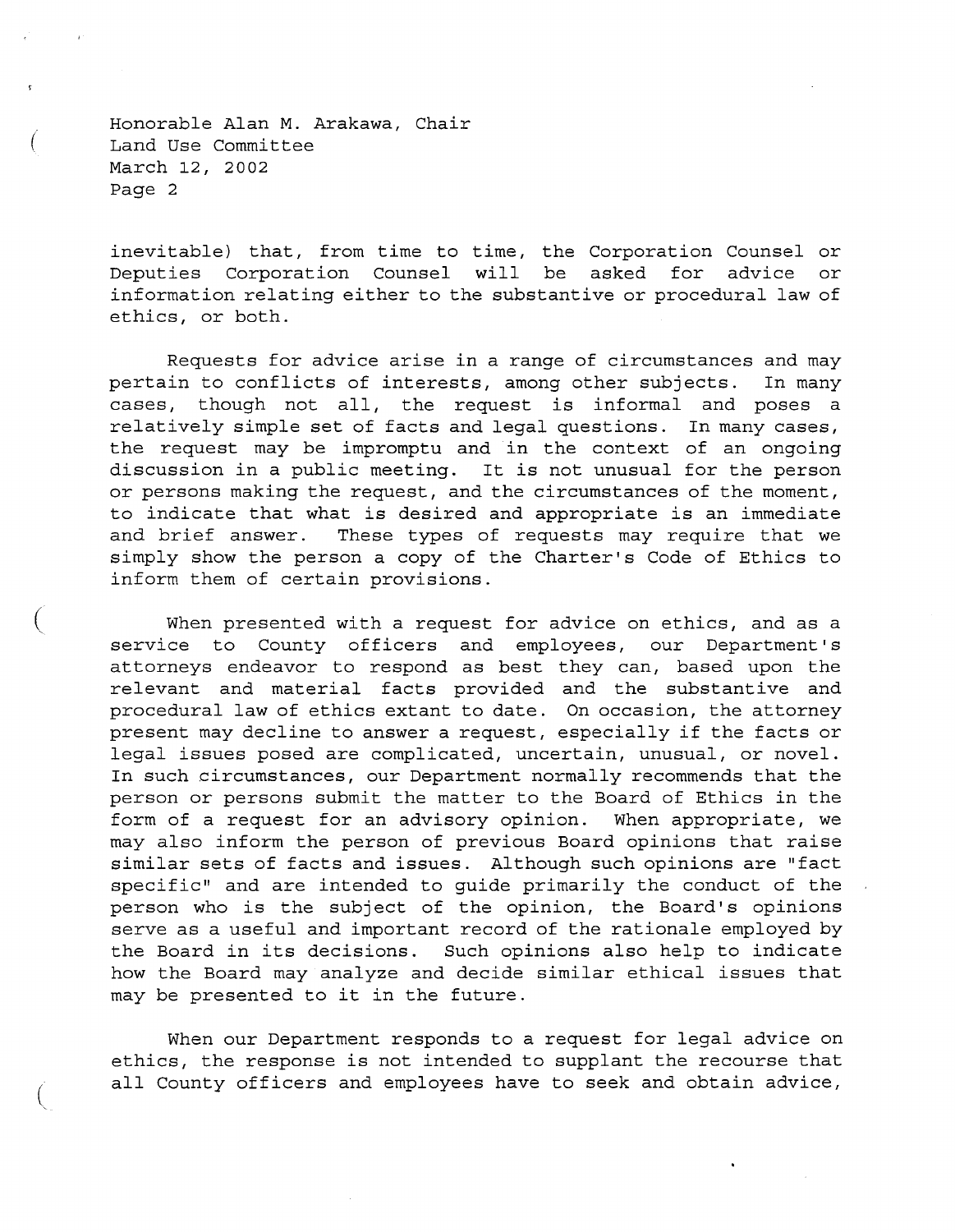Honorable Alan M. Arakawa, Chair Land Use Committee March 12, 2002 Page 3

(

(

(

at any time, from the Board of Ethics on matters relating to the Code of Ethics. And, whenever appropriate and circumstances allow, we will explicitly call this to the attention of the person or persons making the request. We also note that the responsibility for seeking such advice from the Board is one shared by each County officer and employee.

With regard to your inquiry regarding the recent actions taken by the Board of Ethics in connection with Councilmember Michael J. Molina, we note that the Board issued, pursuant to its rules,  $2$  an interim ruling, dated February 21, 2002, that summarizes the conclusion of the Board. The interim ruling is very brief and was not intended to fully explain the basis for the Board's decision. It is anticipated that the Board will meet in March to discuss the basis of its decision. This further discussion is necessary to enable our department, in its capacity as staff for the Board, to draft <sup>a</sup> full advisory opinion to be issued to Mr. Molina.

In view of the brevity of the interim ruling as well as the work yet to be done by the Board in issuing its full advisory *opinion <sup>l</sup>* we recommend that any questions, comments, objections, or other matters of concern relating to the Board's interim ruling be submitted to the Board for its consideration and review. In these circumstances, the Board is the appropriate authority from which to seek clarification or other relief.

 $2$ §04-101-45, Rules of the Maui County Board of Ethics ("Where <sup>a</sup> person requesting an advisory opinion indicates that, due to circumstances, that person must make an immediate decision, the board may issue, in its discretion, an interim ruling signed by three or more members, that briefly states the board's opinion and which shall be followed by <sup>a</sup> full advisory opinion within fortyfive days after completion of board review.")